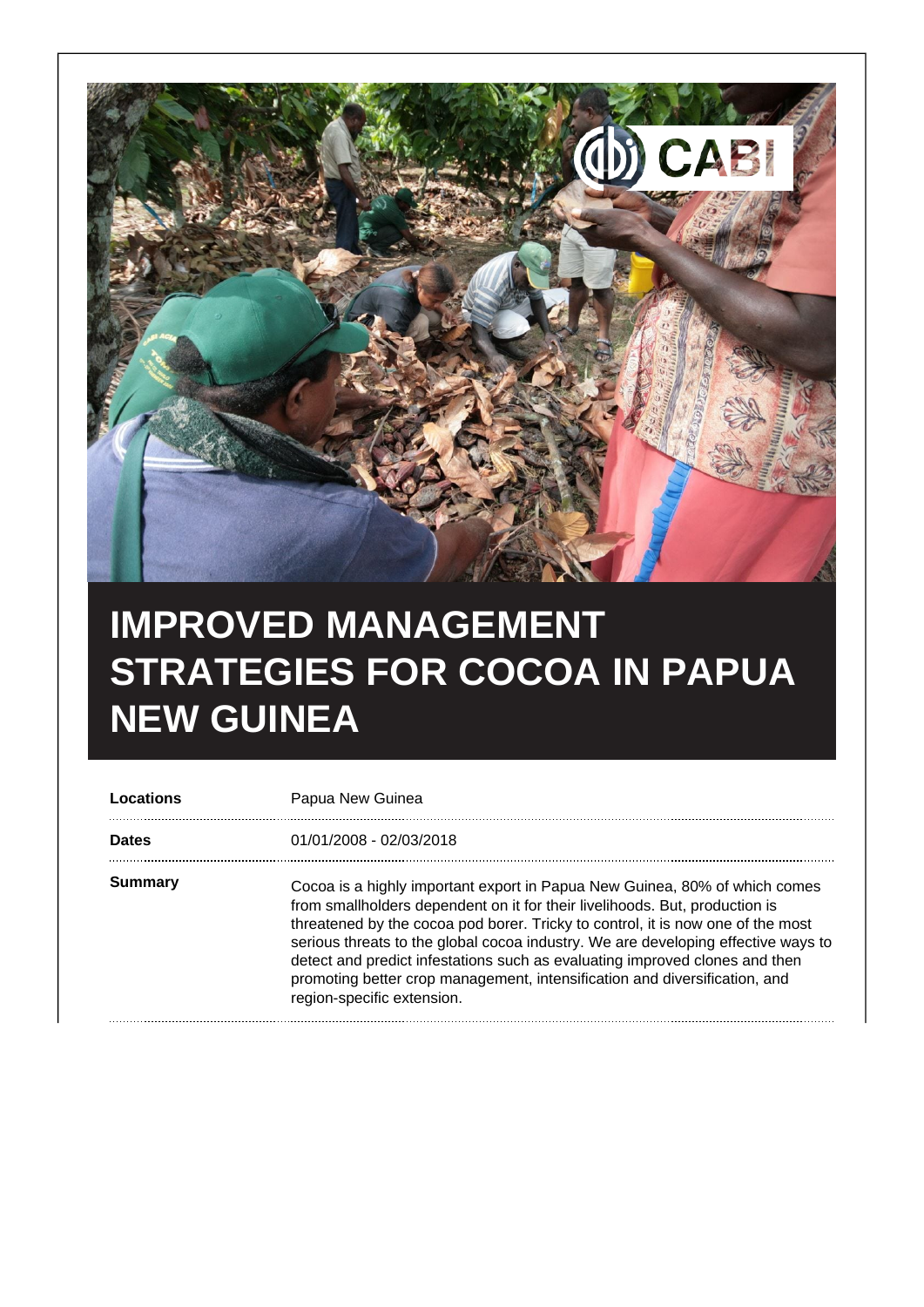| The problem       | Despite growing global demand for cocoa and the economic importance of the<br>crop, the cocoa industry in Papua New Guinea is in crisis. Production in East<br>New Britain Province (formerly the highest producer) plummeted by 82%<br>between 2008 and 2012. The main cause is cocoa pod borer, first reported in<br>this province in 2006 and it is now beginning to impact on cocoa production in<br>East Sepik Province, Madang and the Autonomous Region of Bougainville.                                                                                                                                                                                                                                                                                         |
|-------------------|-------------------------------------------------------------------------------------------------------------------------------------------------------------------------------------------------------------------------------------------------------------------------------------------------------------------------------------------------------------------------------------------------------------------------------------------------------------------------------------------------------------------------------------------------------------------------------------------------------------------------------------------------------------------------------------------------------------------------------------------------------------------------|
|                   | Money earned through cocoa exports halved between 2011 and 2012, but with<br>cocoa prices predicted to rise to more than \$3,000/tonne, lost revenue will<br>become even more damming and apparent.                                                                                                                                                                                                                                                                                                                                                                                                                                                                                                                                                                     |
|                   | Past Australian Centre for International Agricultural Research (ACIAR) funded<br>projects indicated that while eradication of cocoa pod borer is impractical in the<br>country, the use of improved genotypes and more intensive management<br>significantly reduces its impact. Regular harvesting, pruning, good block<br>sanitation and pod burial, combined in an 'integrated pest and disease<br>management' approach, have been shown to reduce losses due to the cocoa<br>pod borer as well as the main diseases: pod rot and canker caused by<br>Phytophthora and vascular-streak dieback respectively. These measures can<br>eliminate as much as 98% of cocoa pod borer infestation and have been shown<br>to lift yields from 300 kg/ha to over 1,200 kg/ha. |
|                   | Private sector stakeholders have been instrumental in promoting 'Certification<br>schemes' that integrate pest and disease management with sustainable<br>agricultural practices to revive production and consolidate Papua New Guinea's<br>position as a supplier of fine flavour premium cocoa. These initiatives now form<br>the basis of the Productive Partnerships in Agriculture Project (PPAP),<br>supported by the World Bank, which provides loans to stakeholders for nursery<br>establishment, farm rehabilitation, improving cocoa agronomy and quality. It<br>encourages subsistence farmers to be commercial farmers.                                                                                                                                    |
|                   | Furthermore, intensification of cocoa production in pilot trials has allowed cocoa-<br>growing communities to reduce the area planted with cocoa crops and diversify<br>their land to include high-value vegetable crops that provide important<br>supplementary nutrition and income.                                                                                                                                                                                                                                                                                                                                                                                                                                                                                  |
| What we are doing | The primary aim of the project is to build on the successes of our previous work<br>in integrated pest and disease management and extension for cocoa pod borer<br>control in Papua New Guinea, to incorporate improved control elements and<br>extension in an overall package.                                                                                                                                                                                                                                                                                                                                                                                                                                                                                        |
|                   | The focus will also be on the use and value of the new strategies in regions of<br>new cocoa pod borer infestations in Papua New Guinea. Primarily benefitting<br>smallholder and subsistence farmers.                                                                                                                                                                                                                                                                                                                                                                                                                                                                                                                                                                  |
|                   | Overall, the project will do this by:                                                                                                                                                                                                                                                                                                                                                                                                                                                                                                                                                                                                                                                                                                                                   |
|                   | • Rapidly evaluating improved planting materials<br>• Integrating improved management practices into sustainable and<br>profitable cocoa farming<br>• Investigating opportunities for smallholders to intensify cocoa production<br>and diversify income<br>• Developing region-specific extension strategies                                                                                                                                                                                                                                                                                                                                                                                                                                                           |